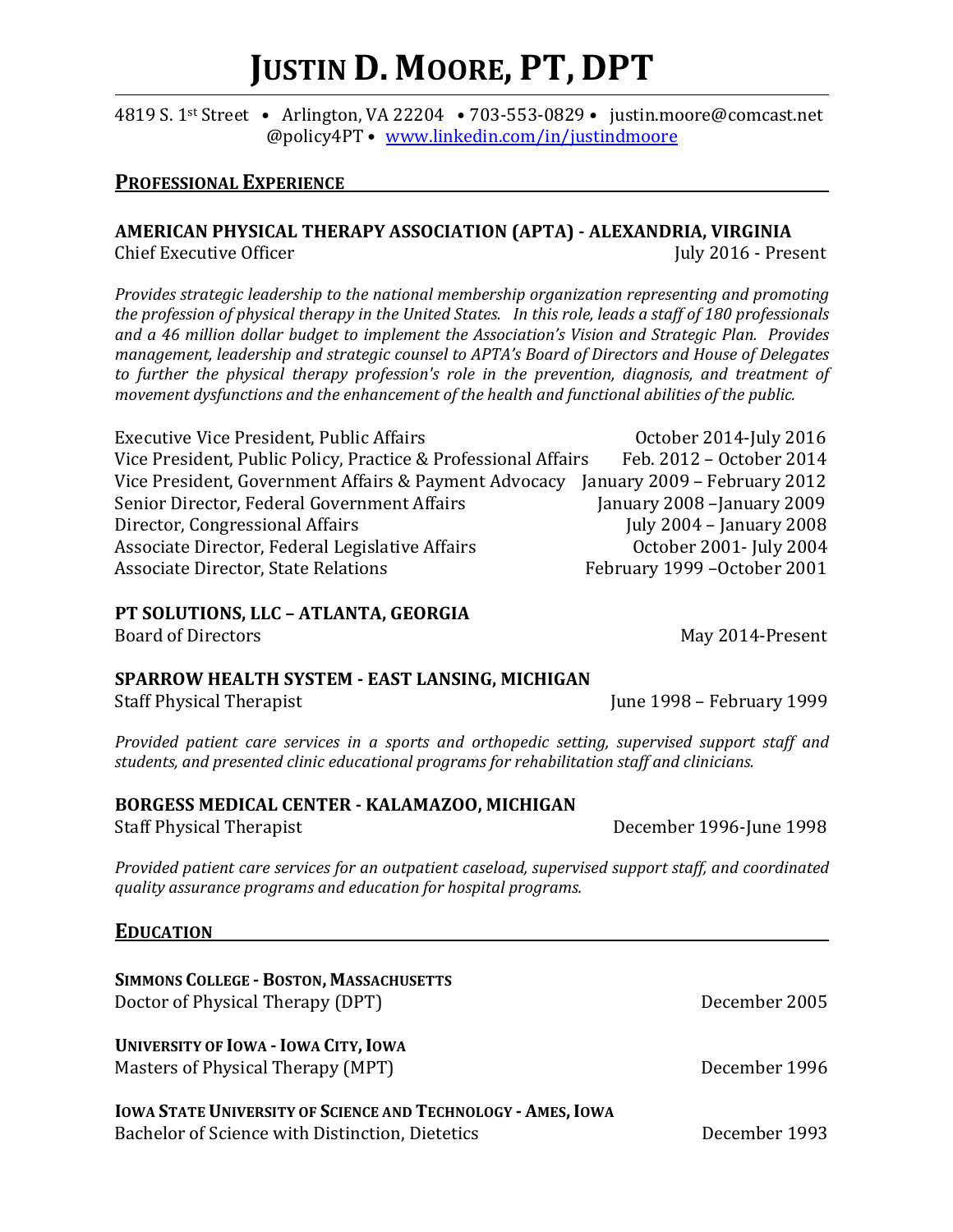## **PROFESSIONAL LICENSURE**

**THE STATE OF IOWA-LICENSED PHYSICAL THERAPIST** 1997 – 2014, 2015 - Present **THE COMMONWEALTH OF VIRGINIA-LICENSED PHYSICAL THERAPIST** 

#### **DISTINGUISHED LECTURES**

**DON W WORTLEY LECTURE –DEPARTMENT OF PHYSICAL THERAPY – UNIVERSITY OF UTAH – SALT LAKE CITY,UTAH** October 2014

**INAUGURAL ANNUAL CONFERENCE - KEYNOTE SPEECH - ORTHOPAEDIC SECTION OF THE AMERICAN PHYSICAL THERAPY ASSOCIATION –ORLANDO, FLORIDA** May 2013

**HEALTH CARE REFORM – IMPLICATIONS FOR ASSOCIATIONS – AMERICAN SOCIETY OF ASSOCIATION EXECUTIVES ANNUAL CONFERENCE – DALLAS, TEXAS** August 2012

**17TH ANNUAL ENDOWED ROSEMARY SCULLY VISITING SCHOLAR LECTURER - UNIVERSITY OF PITTSBURGH - DEPARTMENT OF PHYSICAL THERAPY - PITTSBURGH, PENNSYLVANIA** October 2011

**CHARLES M. MAGISTRO LECTURE - ARCADIA UNIVERSITY - PHYSICAL THERAPY PROGRAM - GLENSIDE, PENNSYLVANIA** September 2006

#### **COMMENCEMENT ADDRESSES**

**DPT CLASS OF 2016 COMMENCEMENT ADDRESS – UNIVERSITY OF COLORADO –ANSCHUTZ MEDICAL CAMPUS – PHYSICAL THERAPY DEPARTMENT – DENVER, COLORADO** December 2016

**DPT CLASS OF 2016 COMMENCEMENT ADDRESS – MARYVILLE UNIVERSITY – PHYSICAL THERAPY DEPARTMENT – ST. LOUIS, MO** December 2016

**DPT CLASS OF 2012 COMMENCEMENT ADDRESS - EAST CAROLINA UNIVERSITY – PHYSICAL THERAPY DEPARTMENT - GREENSVILLE, NORTH CAROLINA May 2012** 

**DPT CLASS OF 2010 COMMENCEMENT ADDRESS - NORTHWESTERN UNIVERSITY - SCHOOL OF HUMAN MOVEMENT SCIENCE - CHICAGO, ILLINOIS** December 2010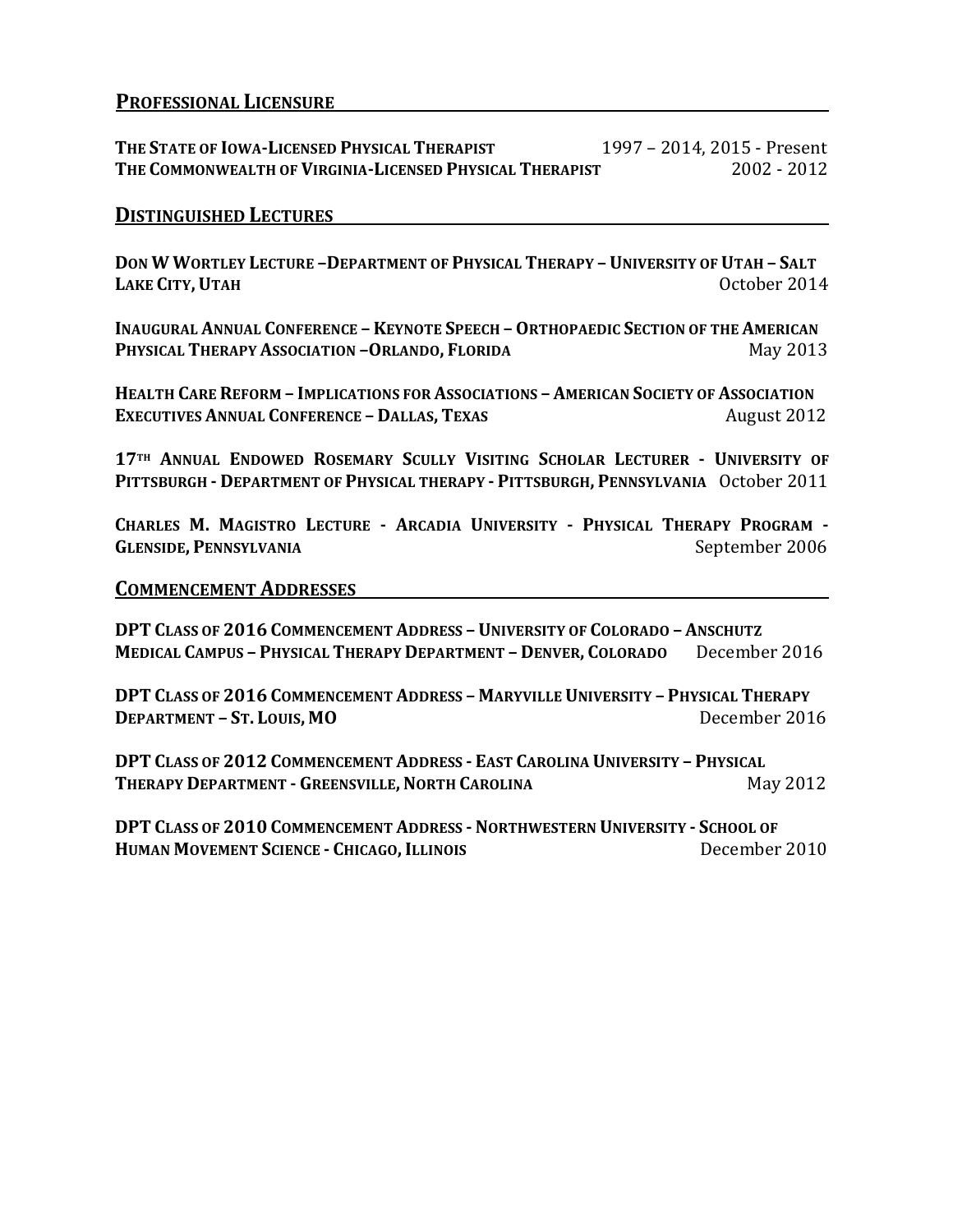**CERASOLI EDUCATOR AWARD - DEPARTMENT OF PHYSICAL THERAPY - UNIVERSITY OF COLORADO – DENVER, COLORADO** December 2016

**HELEN LEBARON HILTON AWARD – COLLEGE OF HUMAN SCIENCES – IOWA STATE UNIVERSITY – AMES, IOWA** October 2014

**ALUMNI IMPACT AWARD - DEPARTMENT OF FOOD SCIENCE AND HUMAN NUTRITION - IOWA STATE UNIVERSITY – AMES, IOWA COLORED 2011** 

**CHARLES HARKER POLICY MAKER AWARD – HEALTH POLICY AND ADMINISTRATION SECTION - AMERICAN PHYSICAL THERAPY ASSOCIATION – ALEXANDRIA, VIRGINIA** February 2007

 **DISTINGUISHED SERVICE AWARD – SECTION ON PEDIATRICS – AMERICAN PHYSICAL THERAPY ASSOCIATION – ALEXANDRIA, VIRGINIA Example 1 Example 2004** February 2004

**ALUMNI PROFILE – CARVER COLLEGE OF MEDICINE - UNIVERSITY OF IOWA, CARVER COLLEGE OF MEDICINE – IOWA CITY, IOWA November 2003** 

**YOUNG ALUMNUS OF THE YEAR - COLLEGE OF FAMILY AND CONSUMER SCIENCES - IOWA STATE UNIVERSITY –AMES, IOWA May 2003**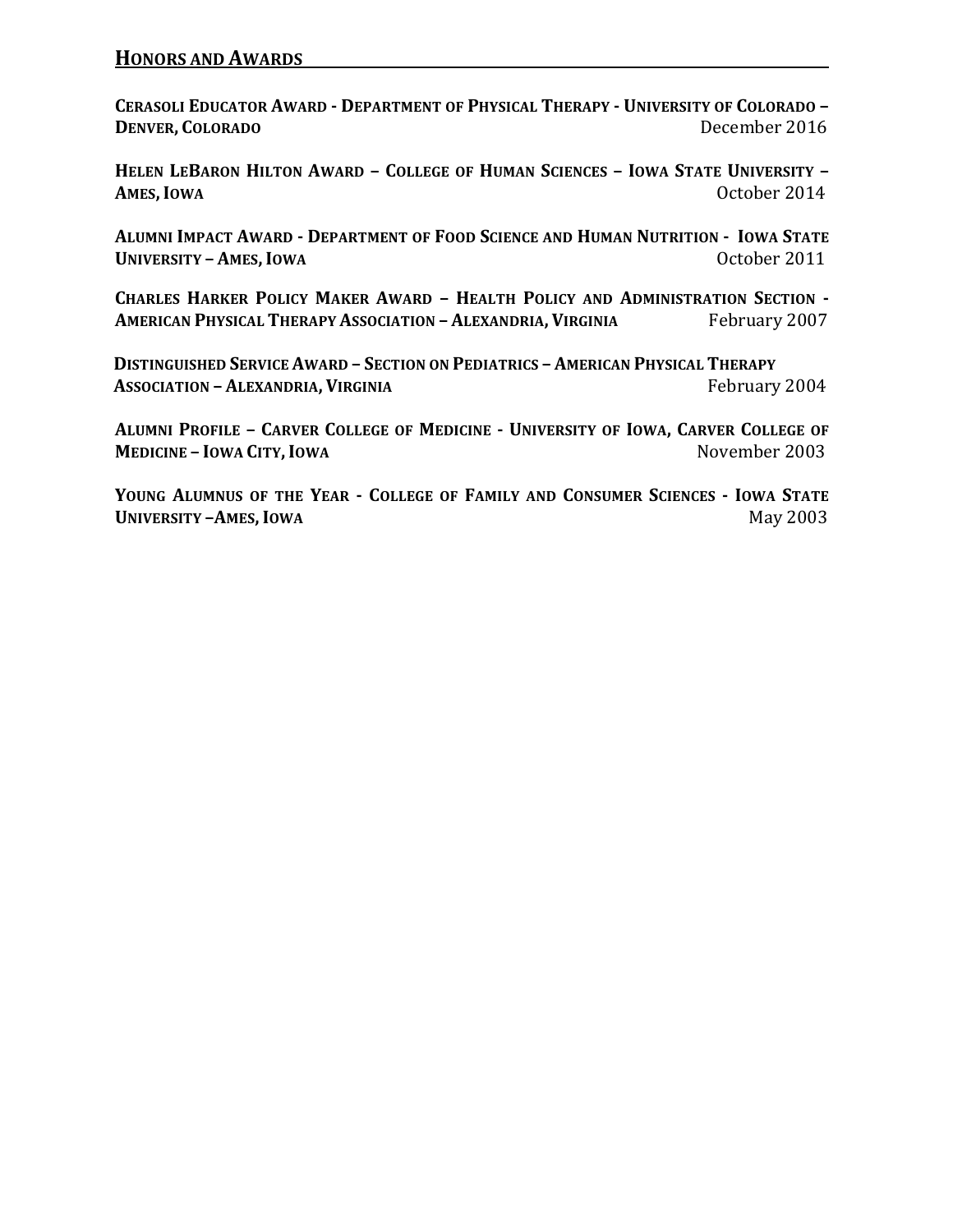## **SELECTED PUBLICATIONS**

**UNPACKING PAYMENT BUNDLES**. Physical Therapy. 2016. 96(2), 139-141. Justin D. Moore

**DELIVERING THE PHYSICAL THERAPY VALUE PROPOSITION: A CALL TO ACTION.** PHYSICAL THERAPY. 2013; 93:104-114. Dianne V. Jewell, Justin D. Moore and Marc S. Goldstein

**HEALTH POLICY AND ADVOCACY IN THE UNITED STATES. A PERSPECTIVE FOR GERIATRIC PHYSICAL THERAPY. THIRD EDITION. CHAPTER 31**

#### **OFFICIAL TESTIMONY**

| COMMONWEALTH OF PENNSYLVANIA - SENATE - BANKING AND INSURANCE COMMITTEE -<br><b>CHAIRMAN DONALD WHITE</b>                            |                         |  |
|--------------------------------------------------------------------------------------------------------------------------------------|-------------------------|--|
| Testimony on SB 594 - Fairness in Copayment Act                                                                                      | May 2014                |  |
| <b>UNITED STATES CONGRESS - HOUSE OF REPRESENTATIVES - COMMITTEE ON WAYS AND MEANS</b><br>Testimony on Payment Reform under Medicare | September 2011          |  |
| <b>AMERICAN LEGISLATIVE EXCHANGE COUNCIL - HEALTH SUBCOMMITTEE</b><br><b>Testimony on Direct Access Resolution</b>                   | October 2000            |  |
| <b>ACTIVITIES</b>                                                                                                                    |                         |  |
| CENTER FOR HEALTH SERVICES TRAINING RESEARCH IN REHABILITATION (COHSTAR) - BROWN<br><b>UNIVERSITY - PROVIDENCE, RHODE ISLAND</b>     |                         |  |
| <b>External Advisory Committee</b>                                                                                                   | March 2014-Present      |  |
| <b>WORLD CONFEDERATION OF PHYSICAL THERAPY (WCPT) - LONDON, ENGLAND</b>                                                              |                         |  |
| Member, Governance and Policy Review Task Force                                                                                      | March 2014-Present      |  |
| PHYSICAL THERAPY, THE JOURNAL OF THE AMERICAN PHYSICAL THERAPY ASSOCIATION -<br>ALEXANDRA, VIRGINIA                                  |                         |  |
| <b>Health Policy Perspectives Advisory Board</b>                                                                                     | July 2011 – Present     |  |
| Senior Associate Editor (SAE)                                                                                                        | January 2016-Present    |  |
| NORTHERN VIRGINIA HEALTH POLICY FORUM - ALEXANDRIA VIRGINIA<br><b>Board of Directors</b>                                             | July 2013-Present       |  |
| <b>IOWA STATE UNIVERSITY - COLLEGE OF HUMAN SCIENCES - AMES, IOWA</b><br>Dean's Advisory Committee                                   | October 2011-April 2014 |  |
| ALEXANDRIA, VIRGINIA CHAMBER OF COMMERCE - ALEXANDRIA, VIRGINIA<br>Leadership Alexandria Inaugural Class                             | 2003                    |  |
| <b>MEMBERSHIPS</b>                                                                                                                   |                         |  |

**AMERICAN PHYSICAL THERAPY ASSOCIATION, ALEXANDRIA, VIRGINIA** 1996-Present **AMERICAN SOCIETY OF ASSOCIATION EXECUTIVES, WASHINGTON DC**